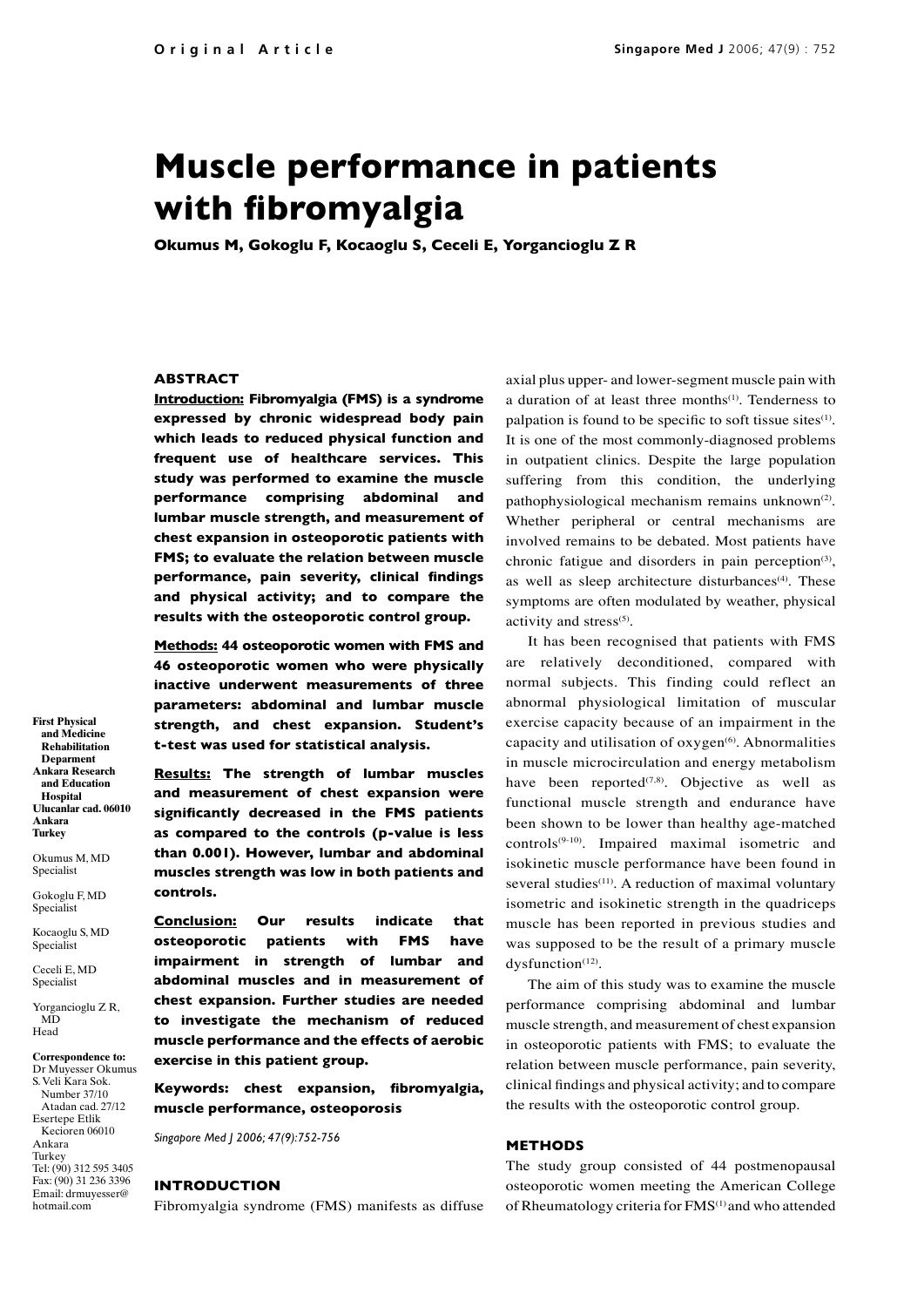the outpatient osteoporotic clinic. 46 postmenopausal

osteoporotic women took part in the control group in the study. Those with previous diagnosis of traumatic, other inflammatory rheumatic, infective, endocrine and malignant diseases were excluded. A laboratory screening test included erythrocyte sedimentation rate, blood cell count, electrolyte levels, creatine level, alkaline phosphatase, creatine kinase level and thyroid hormones.

They were all treated with either non-steriodal anti-inflammatory drugs, paracetamol or low dosage tricylic antidepressants in various combinations. Height and weight were measured and body mass index (BMI) was calculated as an index of body fat in both patients and controls. Bone mineral densitometry (BMD) of the antero-posterior (AP) spine and femoral neck was measured with DEXA by using a Lunar DPX (GE Lunar Corporation, Madison, WI, USA) bone densitometer.

The chest expansion was measured with patients and the controls standing with their hands on the hips, and the tape measure was placed at the fourth intercostal space. Chest expansion was taken as the difference between full expiration and inspiration. The scores for three attempts were recorded, and the best of these three was taken as the index of chest expansion. In the tender point examination, patients underwent a standardised physical examination including an assessment of nine tender points on both sides of the body and control points (midforehead, 2/3 distal portion of dominant forearm and dominant thumbnail) using digital palpation, including the occiput, low cervical area, trapezius muscle supraspinatus muscle, second rib, lateral epicondyles, greater trochanter, gluteal and knee.

All of the points were algometrically measured by using Fischer's tissue compliance meter, which is a manually-operated mechanical device and can also be used as a pressure algometer $(13)$ . The apparatus has a force-pressure handle connected to a rubber disc and is calibrated in kg/cm<sup>2</sup>. Pressure was increased at a rate of 1 kg/s, after it was vertically applied on the tender points. Subjects were asked to say "yes" when pain was experienced. The sum of pain threshold of 21 points (18 tender points and three control points) were calculated as total myalgic score (TMS in kg/cm2 ). Pain threshold was tested with algometer  $(kg/cm<sup>2</sup>)$  at the tender points.

Fibromyalgia impact questionnaire (FIQ) is a brief ten-item self-administered instrument designed to evaluate physical functioning ability<sup>(14)</sup>. Each item is standardised on a scale ranging from zero to ten. Function is assessed using ten questions on daily activities (DAS), and it also includes six visual analogue scales (VAS) for pain (range 0 [no pain] - 10 [worst possible pain]), fatigue, fatigue in the morning, stiffness, anxiety and depression. A high score indicates a severe effect on DAS.

The dynamic strength of abdominal and back muscles was assessed $(15,16)$ . Dynamic strength of abdominal muscles was measured by the curl-up test, in which the subject lay supine with knees at an angle of 90º. The performance was classified into five grades according to position of the different parts of the back from the table (grade 0 - nil, grade 1 - trace, grade 2 - poor, grade 3 - fair, grade 4 - good, and grade 5 - normal). The dynamic strength of the back muscle was measured by a test in which the subject lay prone. The performance was classified into five grades according to position of holding the upper body and head horizontal (grade 0 - nil, grade 1 - trace, grade 2 - poor, grade 3 - fair, grade 4 - good, and grade 5 - normal).

Informed consent was obtained for all participants. The protocol was reviewed by the local ethics committee. All statistical calculations were performed on the Statsitical Package for Social Sciences (SPSS) version 11.5 for Windows (Chicago, IL, USA). Results were expressed as mean ± standard deviation (SD). The data were mainly normally distributed. Differences in the variables between study and control groups were determined by two-tailed Student's t-test. Pearson product moment correlation coefficients were calculated to examine the relationship between variables.

### **RESULTS**

The mean age of the FMS patients and the controls were  $62.2 \pm 5.4$  years and  $59.3 \pm 7.6$  years, respectively. The demographical data of the patients and controls is shown in Table I. The patients had generalised pain for a mean of  $7.5 \pm 1.5$  years. The measurements of abdominal and lumbar muscle strength are shown in Table II. Abdominal strength was determined as follows: seven were in grade three, 28 were in grade two, and nine were in grade one. In back strength evaluation, three patients were found to be in grade four, three were in grade two, 35 were in grade two, and three were in grade one.

The mean VAS score was  $4.7 \pm 3.5$  in patients and  $5.0 \pm 2.9$  in control group. The mean DAS was 12.8  $\pm$  5.3 in patients and 12.7  $\pm$  5.2 in controls. The mean number of tender points for patients and controls were  $14.3 \pm 2.7$  and  $3.9 \pm 2.8$ , and the mean TMS was 67.2  $\pm$  12.0 kg/cm<sup>2</sup> in patients and 93.4  $\pm$  5.8 kg/cm<sup>2</sup> in controls, respectively. The mean measurement of chest expansion was  $1.8 \pm 0.7$  cm in patients with FMS and  $3.3 \pm 1.1$  cm in controls. There was no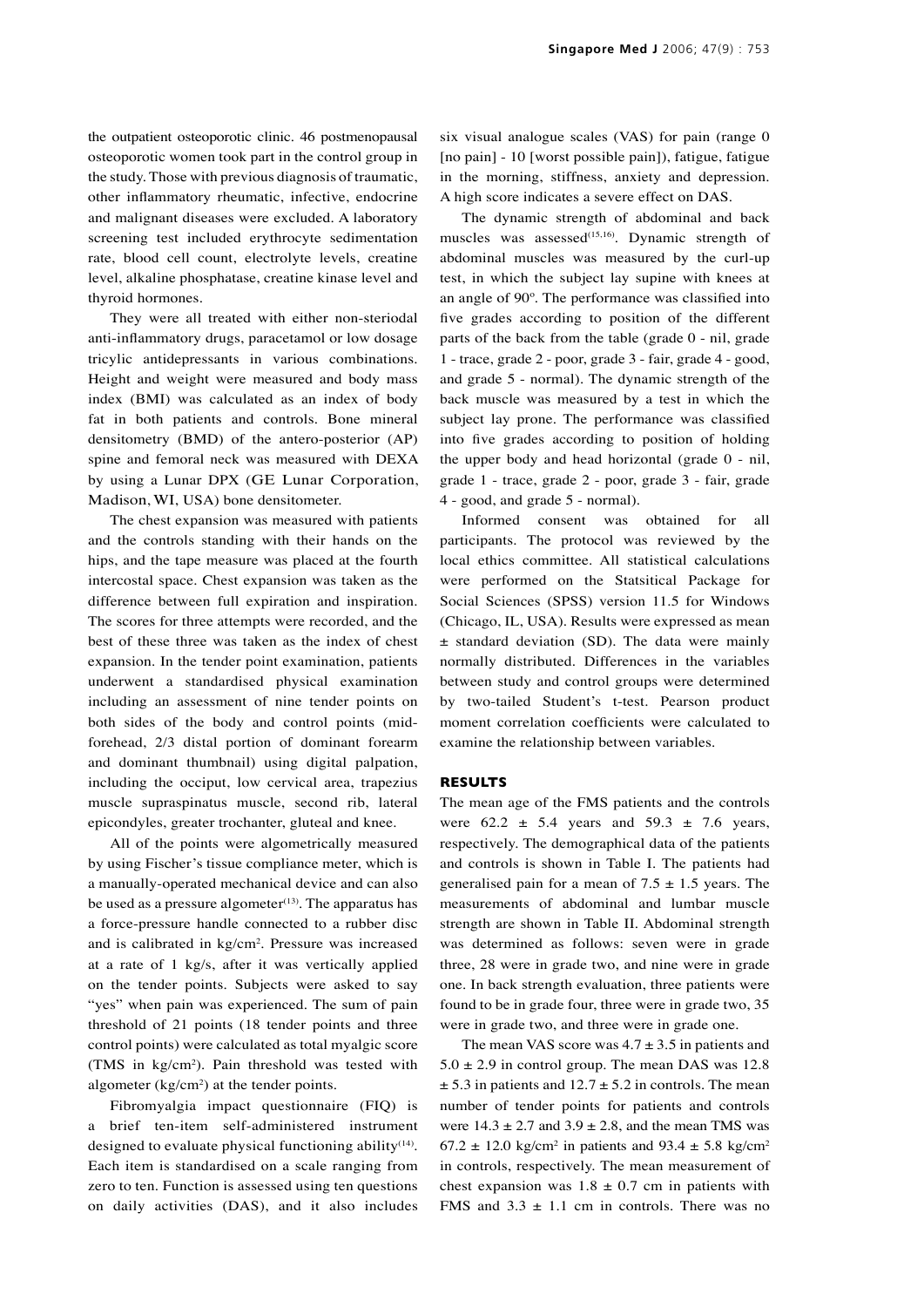### **Table I. Characteristics of patients and controls.**

|                                              | Patients<br>$(n=44)$ | Controls<br>$(n=46)$ | p-value |
|----------------------------------------------|----------------------|----------------------|---------|
| Age (years) (mean $\pm$ SD)                  | $62.2 \pm 5.4$       | $59.3 \pm 7.6$       | < 0.038 |
| Women/men                                    | 44/0                 | 46/0                 |         |
| Married/single                               | 38/6                 | 33/13                |         |
| BMI ( $kg/cm2$ ) (mean $\pm$ SD)             | $29.9 \pm 2.8$       | 29.0                 | 0.148   |
| Duration of symptoms (years) (mean $\pm$ SD) | $7.5 \pm 1.5$        |                      |         |
| Lumbar t-value (mean $\pm$ SD)               | $-2.2 \pm 1.3$       | $-1.6 \pm 1.5$       | < 0.045 |
| Femur neck t-value (mean $\pm$ SD)           | $-1.6 \pm 1.4$       | $-1.2 \pm 1.0$       | 0.219   |

#### **Table II. Strength of abdominal and lumbar muscles.**

| (mean $\pm$ SD)               | Grade 0<br>P/C | Grade I<br>P/C | Grade 2<br>P/C | Grade 3<br>P/C | Grade 4<br>P/C | Grade 5<br>P/C |
|-------------------------------|----------------|----------------|----------------|----------------|----------------|----------------|
| Strength of abdominal muscles | 0/0            | 9/7            | 28/34          | 7/3            | 0/2            | 0/0            |
| Strength of lumbar muscles    | 0/0            | 3/0            | 35/21          | 3/17           | 3/6            | 0/2            |

P: patients; C: controls

## **Table III. Comparison of parameters in patients with FMS and controls.**

| (mean $\pm$ SD)                           | Patients<br>$(n=44)$ | Controls<br>$(n=46)$ | p-value  |
|-------------------------------------------|----------------------|----------------------|----------|
| Visual analogue scale (range 1-10)        | $4.7 \pm 3.5$        | $5.0 \pm 2.9$        | 0.638    |
| Daily activities                          | $12.8 \pm 5.3$       | $12.7 \pm 5.2$       | 0.789    |
| Number of tender points                   | $14.3 \pm 2.7$       | $3.9 \pm 2.8$        | < 0.0001 |
| Total myalgic score (kg/cm <sup>2</sup> ) | $67.2 \pm 12.0$      | $93.4 \pm 5.8$       | < 0.0001 |
| Chest expansion (cm)                      | $1.8 \pm 0.7$        | $3.3 \pm 1.1$        | < 0.0001 |
| Abdominal muscles strength (grades 0-5)   | $1.9 \pm 0.6$        | $2.0 \pm 0.6$        | 0.729    |
| Lumbar muscles strength (grades 0-5)      | $2.1 \pm 0.6$        | $2.8 \pm 0.8$        | < 0.0001 |

### **Table IV. Correlation of clinical findings between chest expansion, and abdominal and lumbar muscles in patients with FMS.**

|                         | Abdominal<br>muscle<br>strength, r | Lumbar<br>muscle<br>strength, r | Chest<br>expansion, r |
|-------------------------|------------------------------------|---------------------------------|-----------------------|
| Visual analogue scale   | $-0.180*$                          | $0.053*$                        | $0.059*$              |
| Daily activities        | $-0.319***$                        | $-0.500***$                     | NS.                   |
| Number of tender points | $-0.102*$                          | $-0.182*$                       | $-0.337**$            |
| Total myalgic score     | $-0.420***$                        | $-0.139*$                       | $-0.172*$             |

p>0.05\*, p<0.05\*\*, p<0.01\*\*\*

## **Table V. Correlation of chest expansion between abdominal and lumbar muscles in patients with FMS.**

|                 | Abdominal<br>muscle<br>strength, r | Lumbar<br>muscle<br>strength, r |
|-----------------|------------------------------------|---------------------------------|
| Chest expansion | $-0.139*$                          | $0.165*$                        |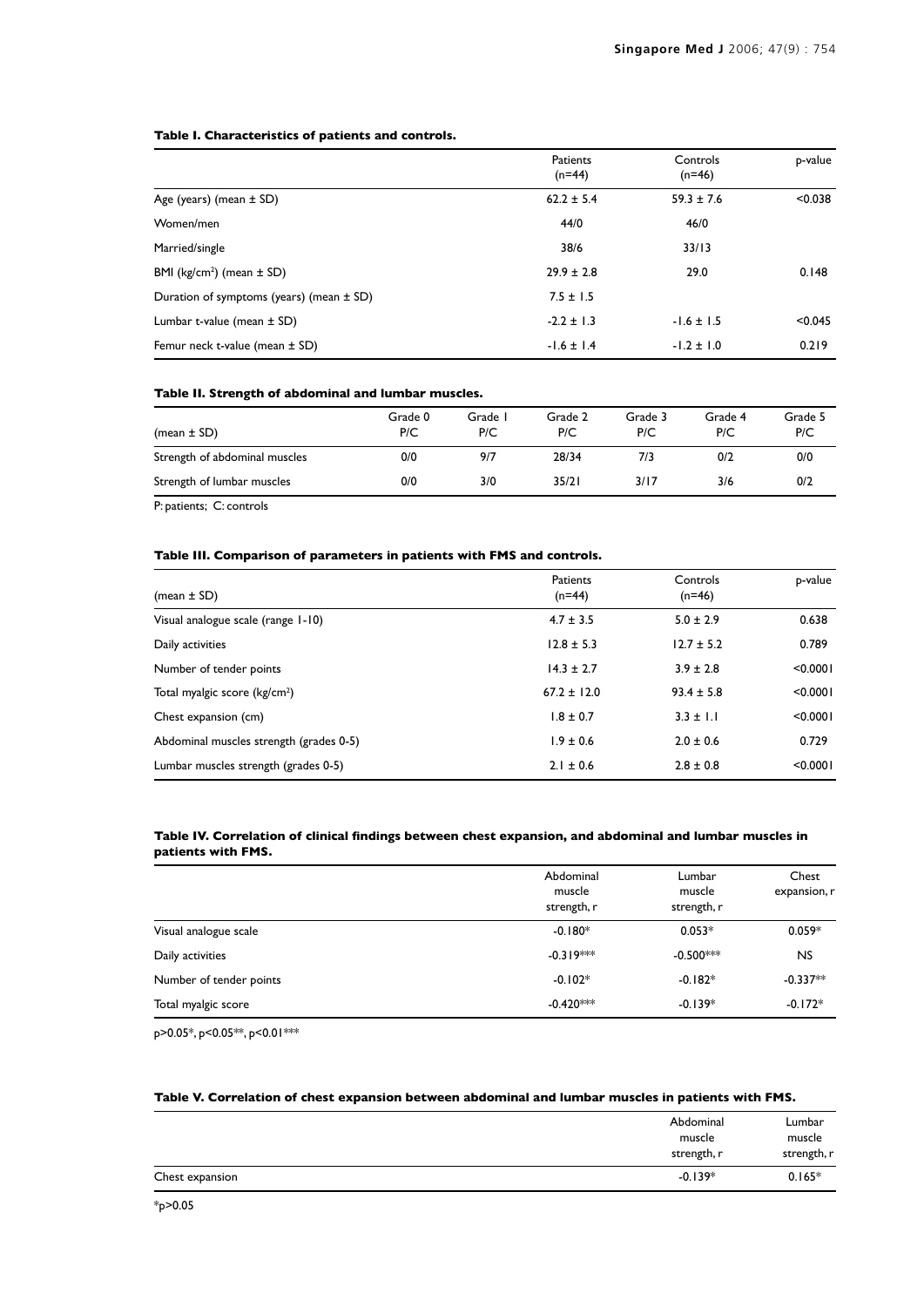significant difference between groups concerning VAS, DAS, and abdominal muscle strength (p>0.05), while there was significant difference between the groups for the number of tender points, TMS, lumbar muscle strength and chest expansion (p<0.0001) (Table III).

There was a negative correlation between DAS and the strength of abdominal ( $r=-0.319$ ,  $p<0.05$ ) and lumbar (r=–0.500, p<0.001) muscles. The number of tender points correlated negatively with chest expansion  $(r=-0.337, p<0.05)$  and TMS correlated negatively with the abdominal muscle strength (r=–0.420, p<0.01) (Table IV). There was no correlation between the chest expansion and the strength of abdominal and lumbar muscles (p>0.05) (Table V).

#### **DISCUSSION**

The strength of abdominal and lumbar muscles in patients with FMS was found to be lower than that in controls. However, the strength of the muscles was impaired in both patients and controls. As reported, patients with FMS have a lower maximum voluntary contraction than would be expected $(17)$ . Jacobsen et al $(17)$  showed that fibromyalgia patients have a lower isokinetic and isometric maximum voluntary muscle strength than expected. They suggested that FMS patients with a large number of tender points had a significant reduction in isokinetic knee extension peak torque. This was found in a larger proportion among patients with FMS than among healthy controls. Some of the mechanisms for such reduced muscle function in FMS may be lack of motivation, pain effect with negative feedback on motor unit recruitment, and/or peripheral neurogenic affection<sup>(17)</sup>. Peripheral abnormalities have also been observed in the neuromuscular system in FMS, such as abnormal muscle biopsy findings, maldistribution of oxygenation and reduced muscle content of high energy phosphates<sup>(18-20)</sup>.

In our study, we found that TMS correlated negatively with the strength of abdominal muscles. Some studies have described decreased voluntary muscle strength<sup> $(21)$ </sup>, while no differences in muscle strength between patients with FMS and healthy subjects were found in others<sup>(22)</sup>. Simms et al did not find a difference in strength in the trapezius and anterior tibial muscles between patients with FMS and sedentary controls as well $(23)$ . We found an impaired muscle function in the FMS patients and a generalised deconditioning, which might be due to fatigue, muscle damage, or psychological factors, rather than pain. Strenuous heavy resistance loading led to considerable acute muscle fatigue in both patients and healthy control groups, as shown by

the remarkable acute decrease in maximal strength and maximal rate of rise of force development of the loaded muscles. Furthermore, this decrease in maximal strength characteristics took place gradually during the course of the loading session and to the same extent in both groups $(22)$ .

Jacobson et al found no correlation between strength and level of physical activity in patients with FMS, but a correlation was found between muscle strength and physical activity (daily activity) in our study<sup>(5)</sup>. Considerable difficulties to perform daily activities were reported by patients in FMS  $group^{(24)}$ . Our study showed that the impact of chronic muscular pain on daily activities is substantial and that reduced muscular strength could contribute to decreased work capacity. Patients with FMS had lower measurement of chest expansion than the controls, and this was significant. Recently, it has been suggested that patients with FMS have reduced chest expansion with respect to healthy subjects and reduced chest expansion may be related with reduced maximum respiratory pressure, which may indicate decreased pulmonary muscle strength<sup>(25)</sup>. However, it is worth to follow-up these data in a wider and more controlled study with pulmonary function tests, maximal inspiratory and expiratory pressures, and other tests $^{(26)}$ .

Norregaard et  $al^{(27)}$  found a low degree of effort in patients with FMS. They suggested that exercise-induced pain and fatigue could partly be explained by an altered neuro-humoral reactivity. Backman et al found that the maximal voluntary contraction force of the muscle was lower and the relaxion rate was slower in FMS patients as compared to controls. They suggested that an increased sympathetic activity may result in these changes<sup> $(28)$ </sup>. Lindh et al also suggested that the reduced voluntary maximal performance of muscle may be related to an impaired control mechanism at a supraspinal level<sup>(29)</sup>. Bennett et al similarly found that the majority of women with FMS are aerobically unfit and because of poor sleep, they reduce their level of physical activity, which in turn lead to a progressive detraining effect. This may subsequently result in pain and fatigue<sup>(30)</sup>. Although the exact mechanism of reduced pulmonary muscle strength is unknown, we can explain the reduced maximum respiratory pressure and endurance with low physical performance and reduced exercise capacity in patients with FMS. Patients with FMS are also ambulatory, but incapable of demanding physical exercise, and hence did not stress their respiratory system<sup>(31)</sup>.

We found that patients with FMS have reduced